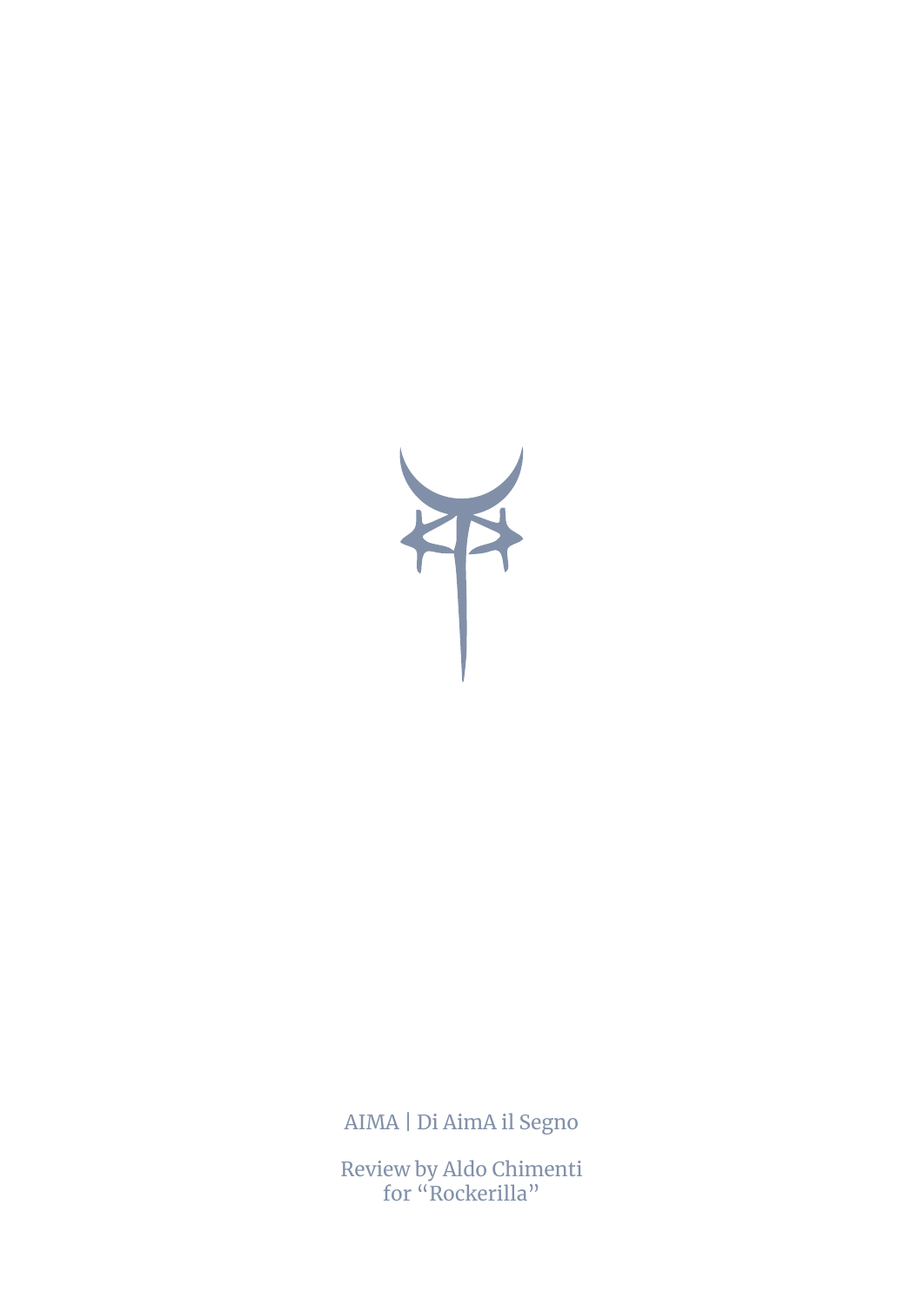AimA è un cuore d'artista che vede la bellezza di cose che altri non vedono. Forse è per questo che, per realizzare "Di AimA il Segno" ha voluto con sé una rosa di musicisti scelti, compagni di viaggio la cui affinità elettiva si presta a condividerne sogni, intuizioni, emozioni.

A procedere in simbiosi, o meno, con AimA è un manipolo di autentici spiriti visionari, tra cui Pino Carafa (che con AimA detiene il progetto Insula Lucis), Les Jumeaux Discordants, Gerhard Hallstatt, Wutanes Heer, LCHM, Fehu e Daimatland), versati per l'ufficio dell'esperienza orfica in musica, l'oro di un sentire interiore che si cristallizza sulle variabili di una mappa sonora fra cifra neogotica, scultura elettronica, danza rituale, lucore folk noir. RAGGUARDEVOLE

AimA is an artist's heart that sees the beauty of things that others do not see. Perhaps this is why, to create "Di AimA il Segno", he wanted with him a shortlist of selected musicians, traveling companions whose elective affinity lends itself to sharing dreams, intuitions and emotions.

Proceeding in symbiosis, or not, with AimA is a handful of authentic visionary spirits, including Pino Carafa (who with AimA owns the Insula Lucis project), Les Jumeaux Discordants, Gerhard Hallstatt, Wutanes Heer, LCHM, Fehu and Daimatland), paid for the office of the Orphic experience in music, the gold of an inner feeling that crystallizes on the variables of a sound map between neo-Gothic style, electronic sculpture, ritual dance, folk noir glow. REASONABLE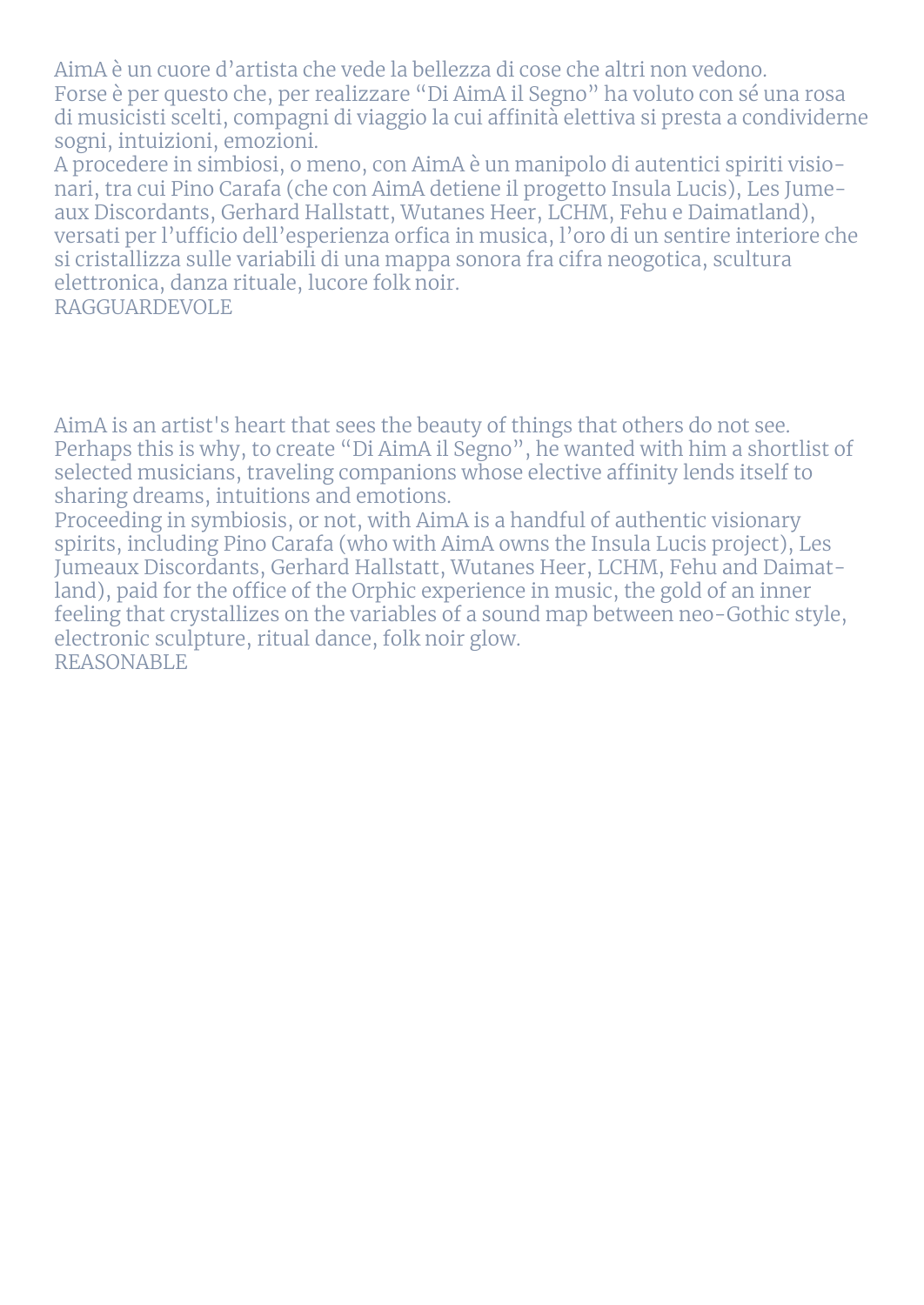Kockegilla



# **INTERPOI** NEIL YOUNG **MARTIN RC VELVET UNDERG**

MATTHEW DEAR \* JESSICA BAILIFF \* GABRIEL STERN<br>SUNDAY RECOVERY \* AMAURY CAMBUZAT \* FORGOTTE